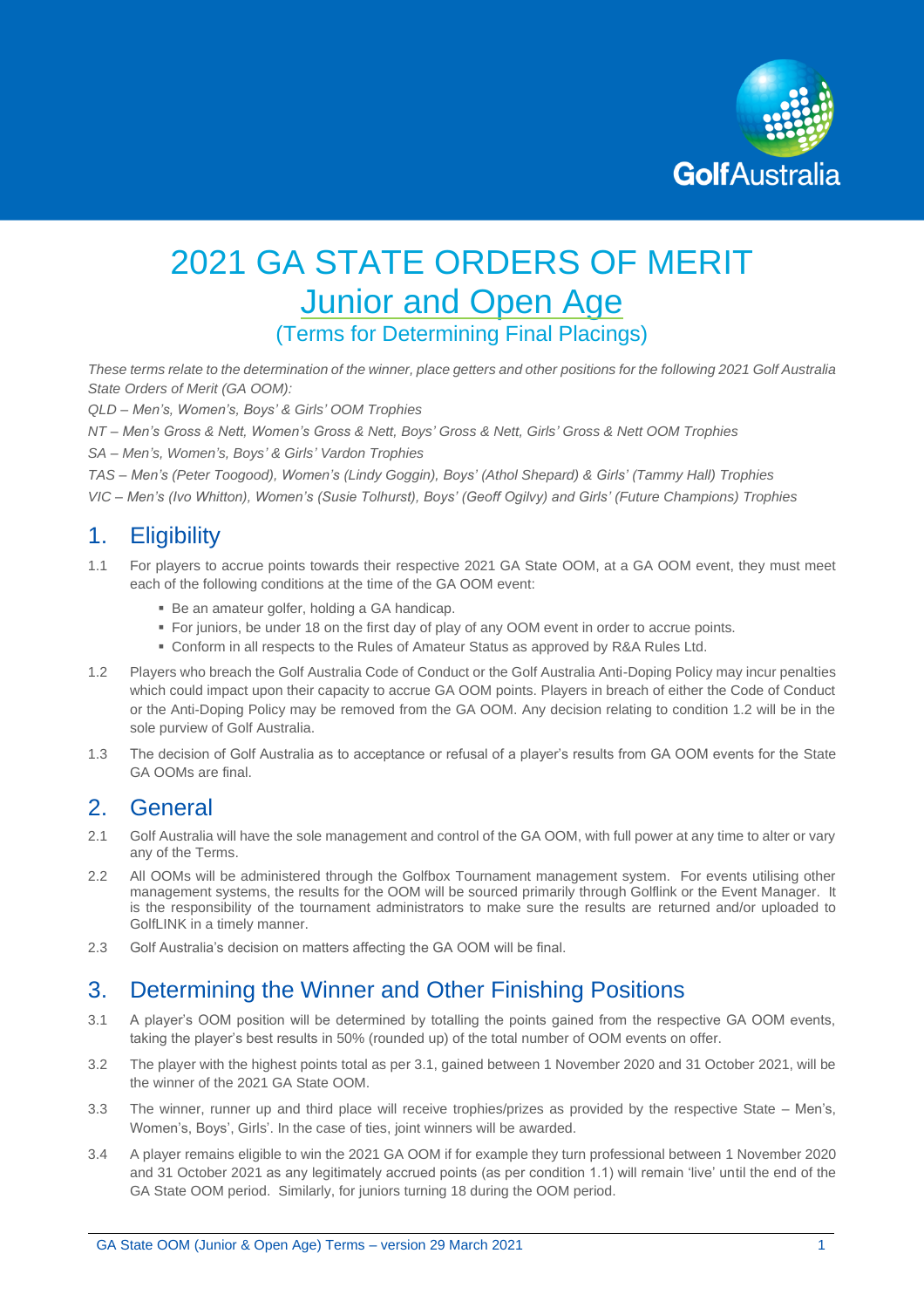

### 4. GA State OOM Events and Points Tables

- 4.1 The events listed in the states calendar of events are the GA State OOM events for the respective states.
- 4.2 Event weightings for GA State OOM events are dependent upon the duration of the event (see Appendix 1).

State based National OOM events will contribute to the State OOM also and maintain their national OOM weighting and points allocation.

4.3 Points will be awarded to each finishing position (up to the top 60 plus ties) based on a percentage breakdown of the total points allocated to each event (based on the weighting) as outlined in Appendix 1.

Note: If the cut for an event is less than 60 players, any players that missed the cut up to the 60th position will be awarded points based on their finishing positions prior to the cut.

- 4.4 If the number of rounds of a GA OOM Event is reduced, the following points will be allocated:
	- An event reduced from 72 holes to 54 holes: no change
	- An event reduced from 54 holes to 36 holes: no change
	- An event reduced from 72 holes to 36 holes: the points weighting is reduced by 1 level
	- An event reduced to 18 holes: the points weighting is reduced to level 1
- 4.5 Events comprising stroke play rounds followed by match play rounds are considered TWO events with respect to OOM points allocation.

Note: The match play event will hold the same weighting as the stroke play qualifying event unless otherwise stated.

4.6 Where an event has more than one Grade/Division (e.g. A Grade, B Grade, etc) only overall scores will count for GA OOM purposes. Similarly, in events where there are age divisions (as in many junior events) only the overall division scores will count for the GA OOM.

*Example: An event has two divisions, A and B grade. Both A and B grade play stroke from the same course. If the event doesn't already have an overall section encompassing both A and B grades, the scores from both grades will be combined to effectively create an 'overall leaderbaord' to which OOM points will be assigned.*

- 4.7 Where an event has multiple formats only the scores from the strokeplay section will count for GA OOM purposes.
- 4.8 A single event can count for multiple GA OOMs (eg. Club Mandalay Open = VIC Women's OOM & VIC Girls' OOM). Players will be ranked based on their finishing position with respect to each OOM category (for clarification, a junior player finishes 5th overall but is the highest placed junior so receives points for 5th place for the Women's OOM and points for 1st place for the Girls' OOM).
- 4.9 Where players finish in tied positions in GA OOM events, the points allocated to those finishing positions will be averaged and split evenly amongst the tied players. Exception: where there is a play-off to determine the winner, the winner of the play-off will be allocated the points for the first position.
- 4.10 If a player is disqualified from a GA OOM event or fails to complete any round, the player will be deemed disqualified from points for that event and will be allocated 0 points.

Exception: If a player makes the cut in an event where the cut is less than 60 players, and then subsequently withdraws, the player will be awarded the minimum number of points allocated to those that make the cut.

#### 5. GA State OOM Events Listings

5.1 [Click Here](https://www.golf.org.au/events#/customer/1090/schedule/2021/10640,10653,10666,10679,10692,10705,10718) for state OOM event listings and find your state in the location dropdown.